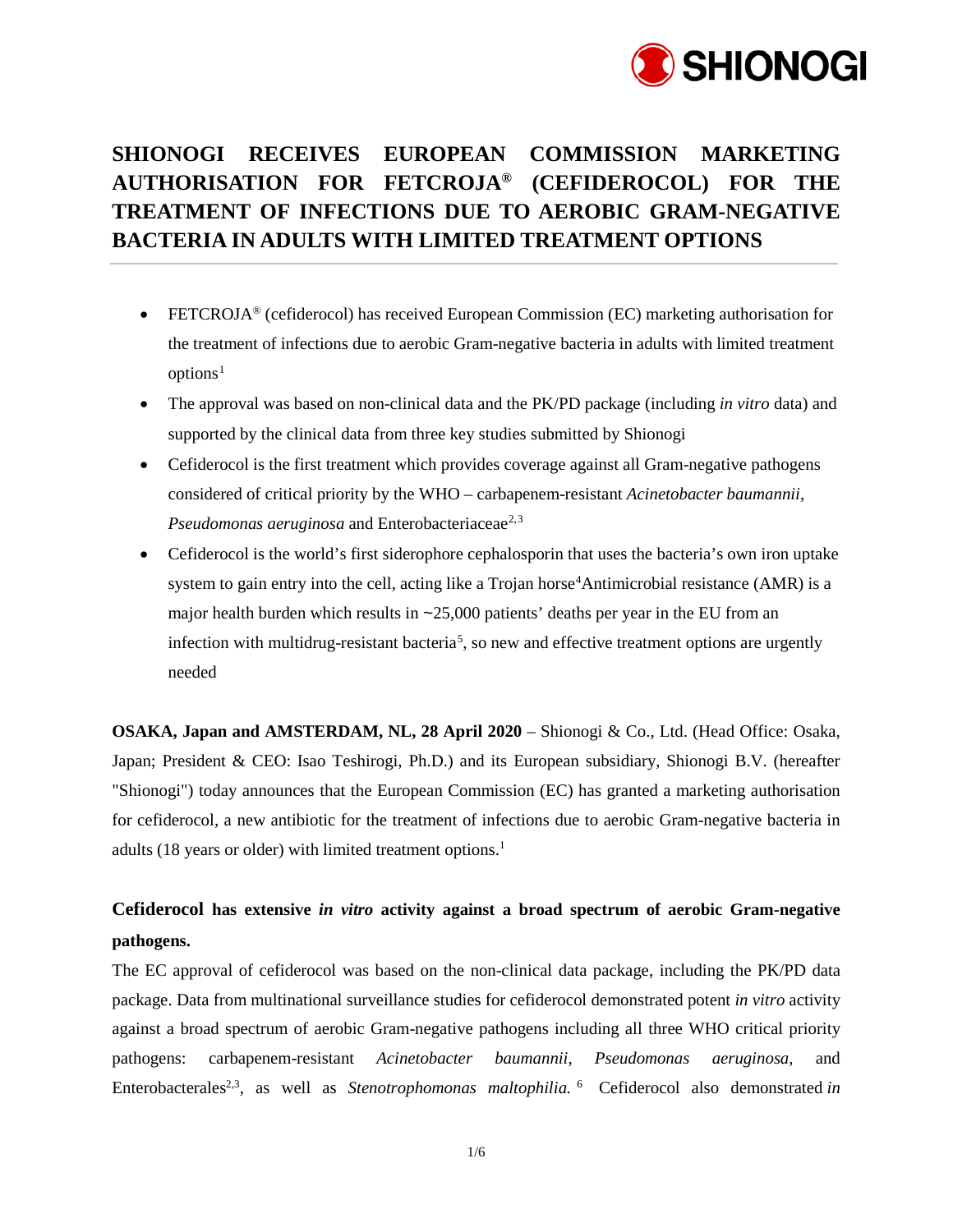

*vitro* activity against certain bacteria that contain very problematic resistant enzymes such as ESBLs, AmpC, serine- and metallo-carbapenemases.<sup>[7](#page-5-5),[8](#page-5-6)</sup>

## **Cefiderocol clinical trials**

Data from three clinical studies: APEKS-cUTI and APEKS-NP and CREDIBLE-CR supported the marketing authorisation of cefiderocol[.1](#page-0-0) Data from the studies demonstrated the efficacy of cefiderocol in patients with the following types of infection: complicated urinary tract infections (cUTI)  $\frac{9}{2}$  $\frac{9}{2}$  $\frac{9}{2}$ ; hospitalacquired pneumonia (HAP), ventilator-associated pneumonia (VAP), sepsis (including complicated intraabdominal infection (cIAI) and skin and skin structure infection (SSSI)) and patients with bacteraemia (some with no identified primary focus of infection). One of the studies included patients with Gramnegative infections caused by multidrug-resistant pathogens including carbapenem-resistant bacteria from the WHO priority list.  $<sup>1</sup>$  $<sup>1</sup>$  $<sup>1</sup>$ </sup>

*"Antimicrobial resistance is a growing global health threat that is only set to get worse if no action is taken, so it is very welcome news that this new and effective antibiotic has now been approved in Europe,"* said Prof. Peter Hawkey, Institute of Microbiology and Infection College of Medical and Dental Sciences, University of Birmingham. *"Cefiderocol is active against all the critical pathogens that are most concerning to the World Health Organization so will be a much-needed option for clinicians treating some of the most severe Gram-negative infections."*

## **Cefiderocol**

Cefiderocol is the world's first siderophore cephalosporin antibiotic with a novel mechanism of entry through the outer membrane of Gram-negative pathogens by using the bacteria's own iron uptake system to gain cell entry, acting like a Trojan horse. In addition to entering cells by passive diffusion through porin channels, Cefiderocol binds to ferric iron and is actively transported into bacterial cells through the outer membrane via the bacterial iron transporters, which function to incorporate this essential nutrient for bacteria. [10](#page-5-8) These mechanisms allow cefiderocol to achieve higher concentrations in the periplasmic space where it can bind to penicillin-binding proteins and inhibit cell wall synthesis in the bacterial cells.<sup>4</sup>

Carbapenem resistance (CR) in Gram-negative bacteria is due to three main mechanisms:

- Beta-lactamases which cause enzymatic breakdown of beta-lactams
- Changes in porin channels (through mutations and decrease in number) through which betalactams and other antibiotics diffuse into cells,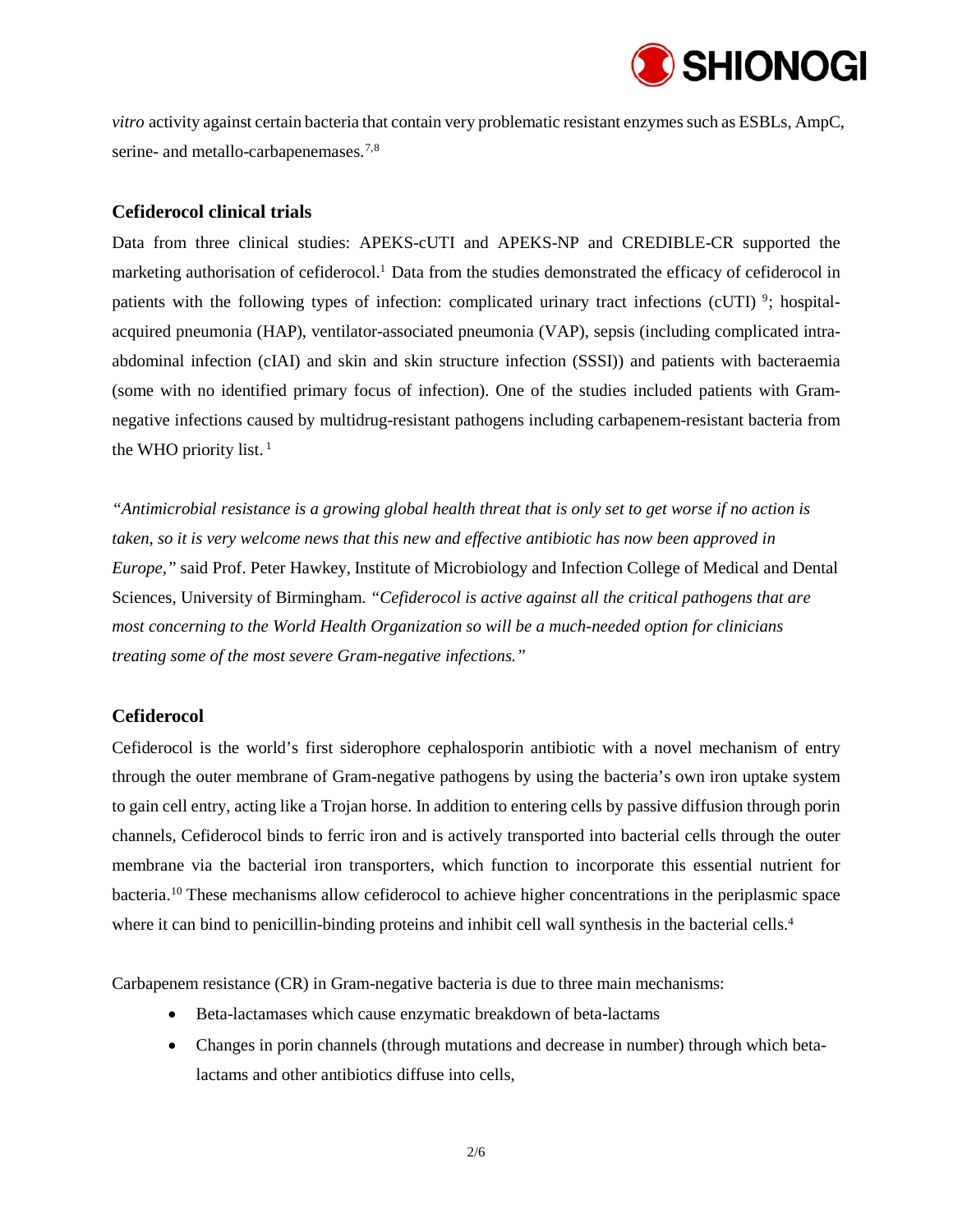

• Overexpression of efflux pumps which occurs post-exposure and pumps antibiotics out of cells

As a result of its novel structure and mechanism of cell uptake, cefiderocol can overcome these three major mechanisms of CR.

*"This approval represents another significant milestone in Shionogi's ongoing commitment to develop medicines that help fight these life-threatening infections in patients for whom limited, or no alternative treatment options exist,"* said Takuko Sawada, Director of the Board, Executive Vice President. *"Cefiderocol's novel mechanism of cell entry is like a Trojan horse; it exploits the bacteria's own iron uptake transporters to effectively enter the bacterial cell, which allows it to overcome the three major mechanisms of carbapenem-resistance in Gram-negative bacteria."*

## **Resistant Gram-negative infections**

The increasing resistance of many infections caused by Gram-negative bacteria to existing therapies, including carbapenem-resistant Enterobacterales and non-fermenting species such as *P. aeruginosa, A. baumannii*, and *S. maltophilia*, makes them difficult to treat and results in high mortality rates.<sup>[11](#page-5-9)</sup> The World Health Organization have identified carbapenem-resistant strains of Enterobacterales, *P. aeruginosa* and *A. baumannii* as the top priority in the research and development of new antibiotics.<sup>2</sup> Cefiderocol is the first antibiotic to address all three major mechanisms of carbapenem-resistance and is an important new treatment option to address this urgent unmet need.

As a result of COVID-19 some ventilated patients with viral pneumonia may develop secondary carbapenem-resistant Gram-negative bacterial infections. Similar to nosocomial pneumonia patients with carbapenem-resistant Gram-negative infections, Cefiderocol may be a considered as a treatment option.

## **About Antimicrobial Resistance**

Antimicrobial resistance (AMR) is a major health burden which urgently needs to be addressed. In Europe about 25,000 patients die from an infection with multidrug-resistant bacteria every year<sup>5</sup>. Infections caused by carbapenem-resistant Gram-negative bacteria are often associated with a high mortality rate<sup>12</sup>. If no action is taken, antibiotic resistance is predicted to kill 10 million people every year by 2050, at a cumulative cost to global economic output of 100 trillion USD.<sup>[13](#page-5-11)</sup>

## **About cefiderocol access**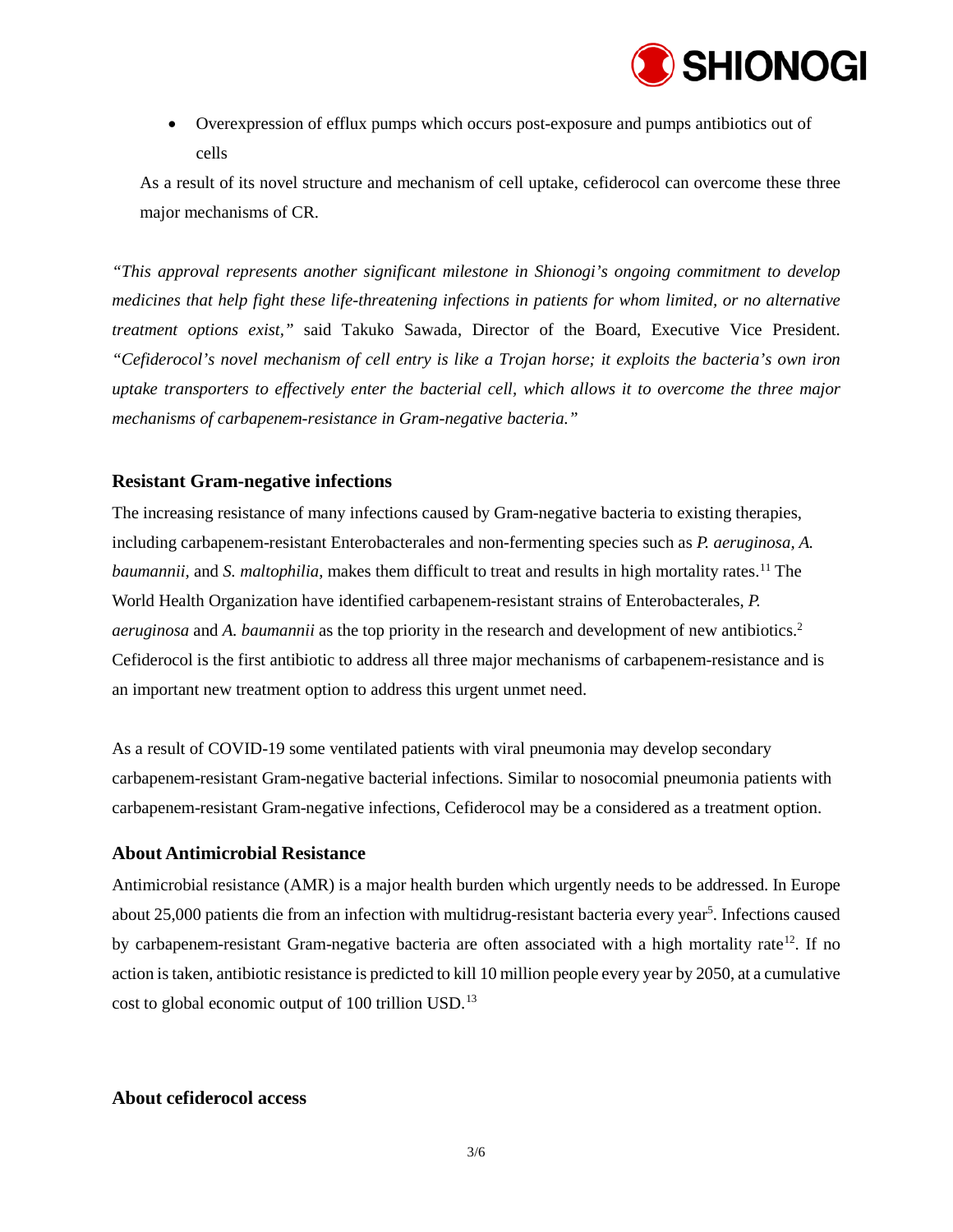

Shionogi is committed to making Cefiderocol available as quickly as possible in the European Economic Area, to adult patients (18 years or older) with infections due to aerobic Gram-negative bacteria and limited treatment options

Cefiderocol is commercially available in the U.S after approval by the FDA in 2019 under the brand name FETROJA® for patients 18 years of age or older who have limited or no alternative treatment options, for the treatment of complicated urinary tract infections (cUTI), including pyelonephritis, caused by the following: susceptible Gram-negative microorganisms: *Escherichia coli, Klebsiella pneumoniae, Proteus mirabilis, Pseudomonas aeruginosa,* and *Enterobacter cloacae* complex. [14](#page-5-12)

#### **Shionogi's commitment to fighting antimicrobial resistance**

Shionogi has a strong heritage in the field of anti-infectives and has been developing antimicrobial therapies for more than 60 years. Shionogi is proud to be one of the few large pharmaceutical companies that continues to focus on research and development in anti-infectives. The company invests the highest proportion of its pharmaceutical revenues in relevant anti-infectives R&D compared to other large pharmaceutical companies.[15](#page-5-13)

#### **About Shionogi**

Shionogi & Co., Ltd. is a 142-year-old global, research driven pharmaceutical company headquartered in Osaka, Japan, that is dedicated to bringing benefits to patients based on its corporate philosophy of "supplying the best possible medicine to protect the health and wellbeing of the patients we serve." The company currently markets products in several therapeutic areas including anti-infectives, pain, CNS disorders, cardiovascular diseases and gastroenterology. Shionogi's research and development currently target two therapeutic areas: infectious diseases, and pain/CNS disorders.

For more information on Shionogi & Co., Ltd., please visit [http://www.shionogi.co.jp/en/.](http://www.shionogi.co.jp/en/) Shionogi B.V. is the European headquarters of Shionogi & Co., Ltd. For more information on Shionogi B.V., please visit [www.shionogi.eu.](http://www.shionogi.eu/)

#### *Forward Looking Statement*

This announcement contains forward-looking statements. These statements are based on expectations in light of the information currently available, assumptions that are subject to risks and uncertainties which could cause actual results to differ materially from these statements. Risks and uncertainties include general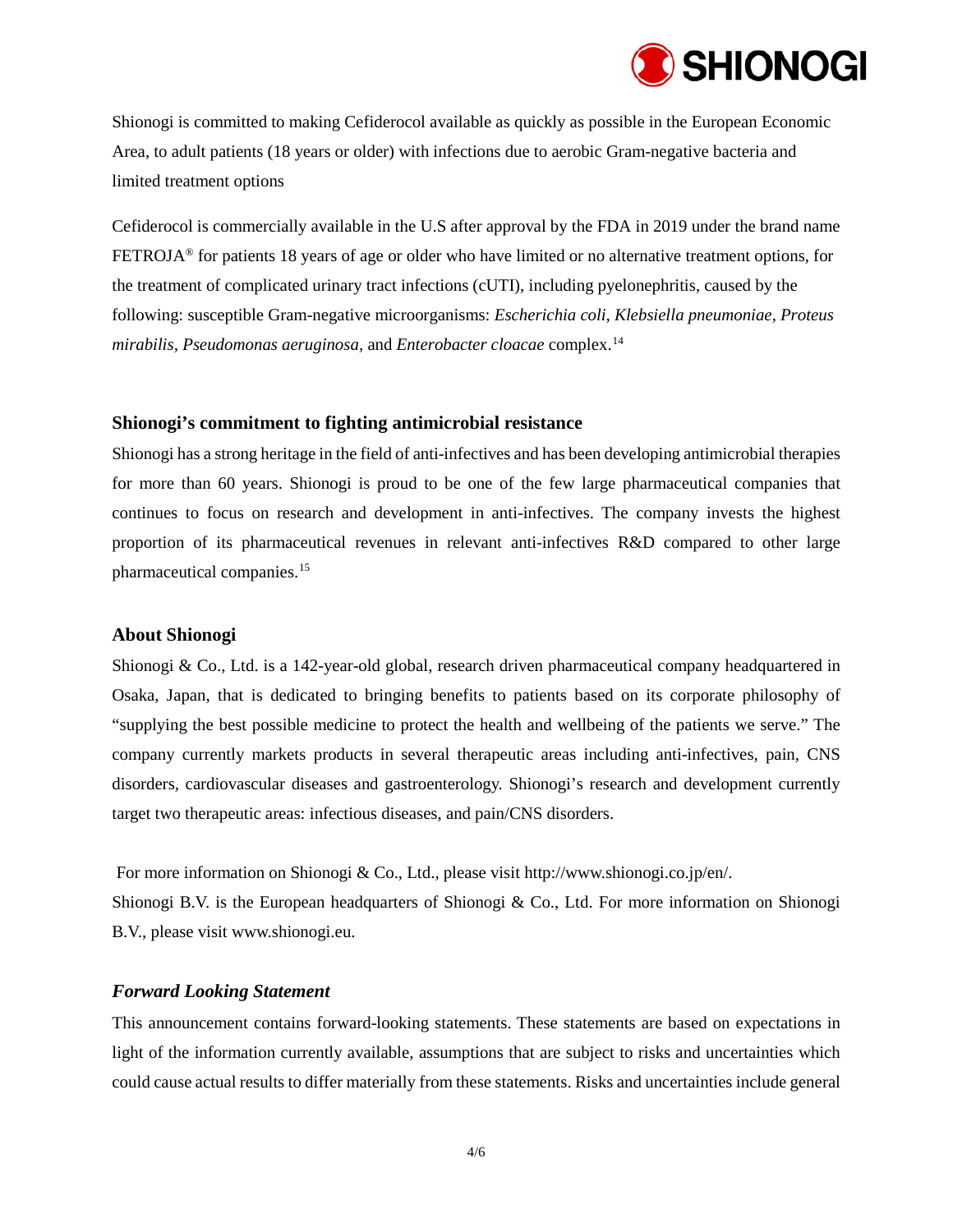

domestic and international economic conditions such as general industry and market conditions, and changes of interest rate and currency exchange rate. These risks and uncertainties particularly apply with respect to product-related forward-looking statements. Product risks and uncertainties include, but are not limited to, completion and discontinuation of clinical trials; obtaining regulatory approvals; claims and concerns about product safety and efficacy; technological advances; adverse outcome of important litigation; domestic and foreign healthcare reforms and changes of laws and regulations. Also, for existing products, there are manufacturing and marketing risks, which include, but are not limited to, inability to build production capacity to meet demand, unavailability of raw materials and entry of competitive products. The company disclaims any intention or obligation to update or revise any forward-looking statements whether as a result of new information, future events or otherwise.

## **FETCROJA SMPC:** <https://www.shionogi.eu/media/418054/ema-combined-h-4829-en.pdf>

**For further information, contact: Shionogi & Co., Ltd.**  Corporate Communications Telephone: +81-6-6209-7885 Fax: +81-6-6229-9596

#### **Shionogi Europe Media Contact**

Dr. Mark Hill, Shionogi, [mark.hill@shionogi.eu](mailto:mark.hill@shionogi.eu)

## **Havas SO Media Contact**

Nicola Lilley Senior Account Director +44 (0)20 3196 9912 Nicola.lilley@havasso.com

© 2020 Shionogi Europe. London, WC2B 6UF. All Rights Reserved.

## **References**

 $\ddot{ }$ 

<span id="page-4-0"></span><sup>1</sup> FETCROJA SMPC. Available at[: https://www.shionogi.eu/media/418054/ema-combined-h-4829-en.pdfL](https://www.shionogi.eu/media/418054/ema-combined-h-4829-en.pdf)ast accessed April 2020